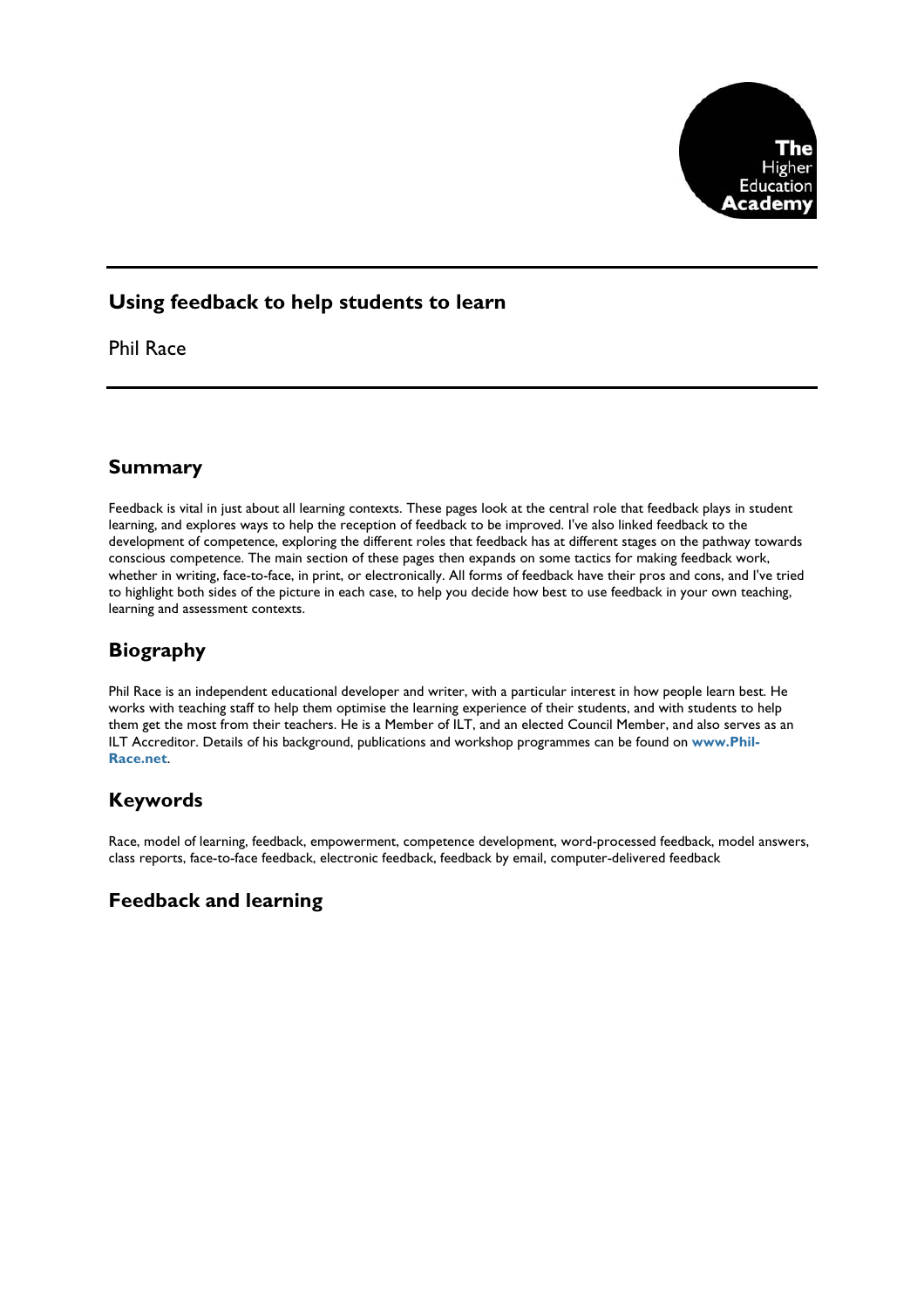

My 'ripples on a pond' model of the main factors underpinning successful learning was developed by asking countless people (students, colleagues, professionals, trainers, all sorts of people) straightforward questions about how they learned things - all sorts of things. Probably the most universal of the factors in their responses was that feedback was essential.

Most often, this feedback comes from other people - fellow learners, tutors, trainers, instructors, expert witnesses, and so on. Quite often, however, it is sufficient to gain feedback from existing (or specially designed) information, which responds to tasks that have been attempted in the bid to learn.

Imagine feedback bouncing back in to the 'ripple' of learning. This keeps the ripple going, increases the intensity of the rippling, and deepens learning. If there were to be no feedback the ripple would tend to fade away and die out. The learning would vanish.

Feedback is normally something which happens as a result of some learning-oriented action. Feedback may be provided after the event, or during the event, or both. However, feedback can be provided even in the absence of any learning action, and may even cause a learning event to take place thereafter. In other words, strong ripples bouncing in towards the centre can in due course bring the whole ripple system into being, and ideally cause learning-by-doing and even create some motivation.

# **What do you think?**

This 'ripples on a pond' model of mine is essentially a metaphor. It's a way of reminding ourselves that several things contribute concurrently to successful learning, rather than consecutively. We could add a third axis and make it threedimensional, with 'depth' perhaps representing deep learning and 'shallowness' surface learning, and so on.

# **Developing good reception**

What kinds of feedback are there? Positive or negative? We tend to regard feedback as being one or other of these, but in practice, the most useful feedback usually contains both. Positive feedback embraces praise, and the only problem is that in many cultures human beings are not particularly good at accepting praise, tending to shrug it off in a bid to demonstrate modesty. Positive feedback is most effective when we take ownership of it, and swell with pride about it. We therefore need to help our students become more adept at making the most of the positive feedback they receive whether from us, of from each other, or from anyone else.

However, 'negative' is an unfortunate word, and 'critical' (or at least 'constructive') is much more acceptable for the elements of feedback which are not just praise and affirmation. Human beings are often not too adept at making best use of critical feedback. We may instinctively become defensive, and close the doors to really analysing the feedback and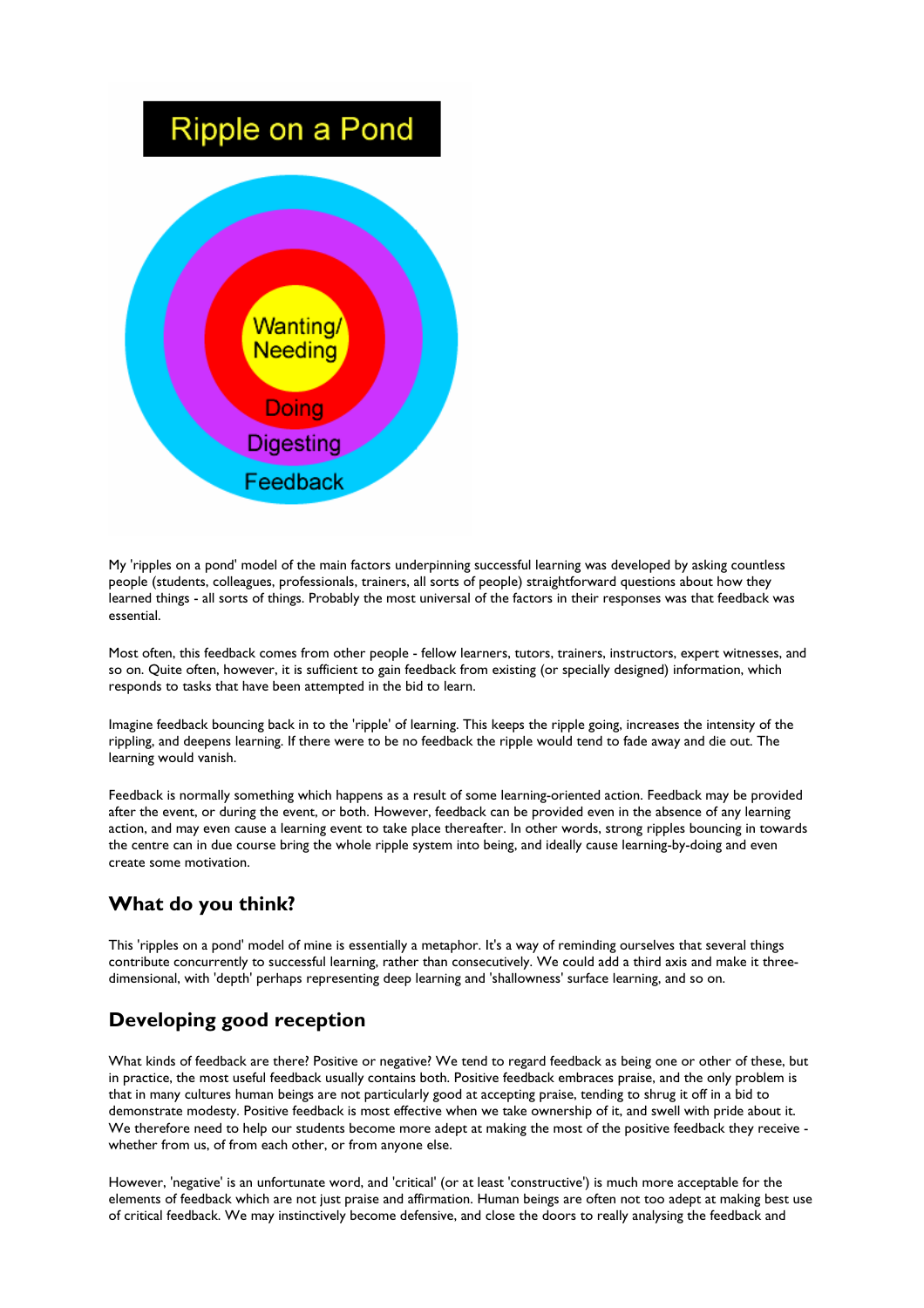adapting our actions on the basis of it. Yet learning by trial and error is a perfectly natural and valid way of learning, and depends on making optimum use of feedback about mistakes.

# **Feedback qualities and attributes**

How can we best give feedback to students? We can select from a wide range of processes, but we also need to address as many as possible of a range of qualities and attributes in our strategy for providing feedback. For example, feedback needs to be:

- **Timely** the sooner the better. There has been plenty of research into how long after the learning event it takes for the effects of feedback to be significantly eroded. Ideally feedback should be received within a day or two, and even better almost straightaway, as is possible (for example) in some computer-aided learning situations, and equally in some face-to-face contexts.
- **Intimate and individual.** Feedback needs to fit each student's achievement, individual nature, and personality. Global ways of compiling and distributing feedback can reduce the extent of ownership which students take over the feedback they receive, even when the quality and amount of feedback is increased. Each student is still a person.
- **Empowering.** If feedback is intended to strengthen and consolidate learning, we need to make sure it doesn't dampen learning down. This is easier to ensure when feedback is positive of course, but we need to look carefully at how best we can make critical feedback equally empowering to learners. We must not forget that often feedback is given and received in a system where power is loaded towards the provider of the feedback rather than the recipient - for example where we are driving assessment systems.
- **Feedback should open doors, not close them.** In this respect, we have to be particularly careful with the words we use when giving feedback to students. Clearly, words with such 'final language' implications as 'weak' or 'poor' cause irretrievable breakdowns in the communication between assessor and student. To a lesser extent, even positive words such as 'excellent' can cause problems when feedback on the next piece of work is only 'very good' - why wasn't it excellent again? In all such cases it is better to praise exactly what was very good or excellent in a little more detail, rather than take the short cut of just using the adjectives themselves.
- **Manageable.** There are two sides to this. From our point of view, designing and delivering feedback to students could easily consume all the time and energy we have - it is an endless task. But also from students' point of view, getting too much feedback can result in them not being able to sort out the important feedback from the routine feedback, reducing their opportunity to benefit from the feedback they need most.

What else? These are only five facets of the range of qualities and attributes we need to think about when reviewing our feedback provision. You might like to look at the longer list of 'Guidelines on Giving Feedback', provided by Brenda Smith and Sally Brown in 'Getting to Grips with Assessment' (SEDA Special No3), for further suggestions to make your assessment and feedback integral to learning. SEDA's website is at **www.seda.demon.co.uk**.

## **Feedback and competence development**

Please look through the **PowerPoint sequence on my 'conscious-unconscious competence-uncompetence' model of learning**. The overall model is summarised on the slide below.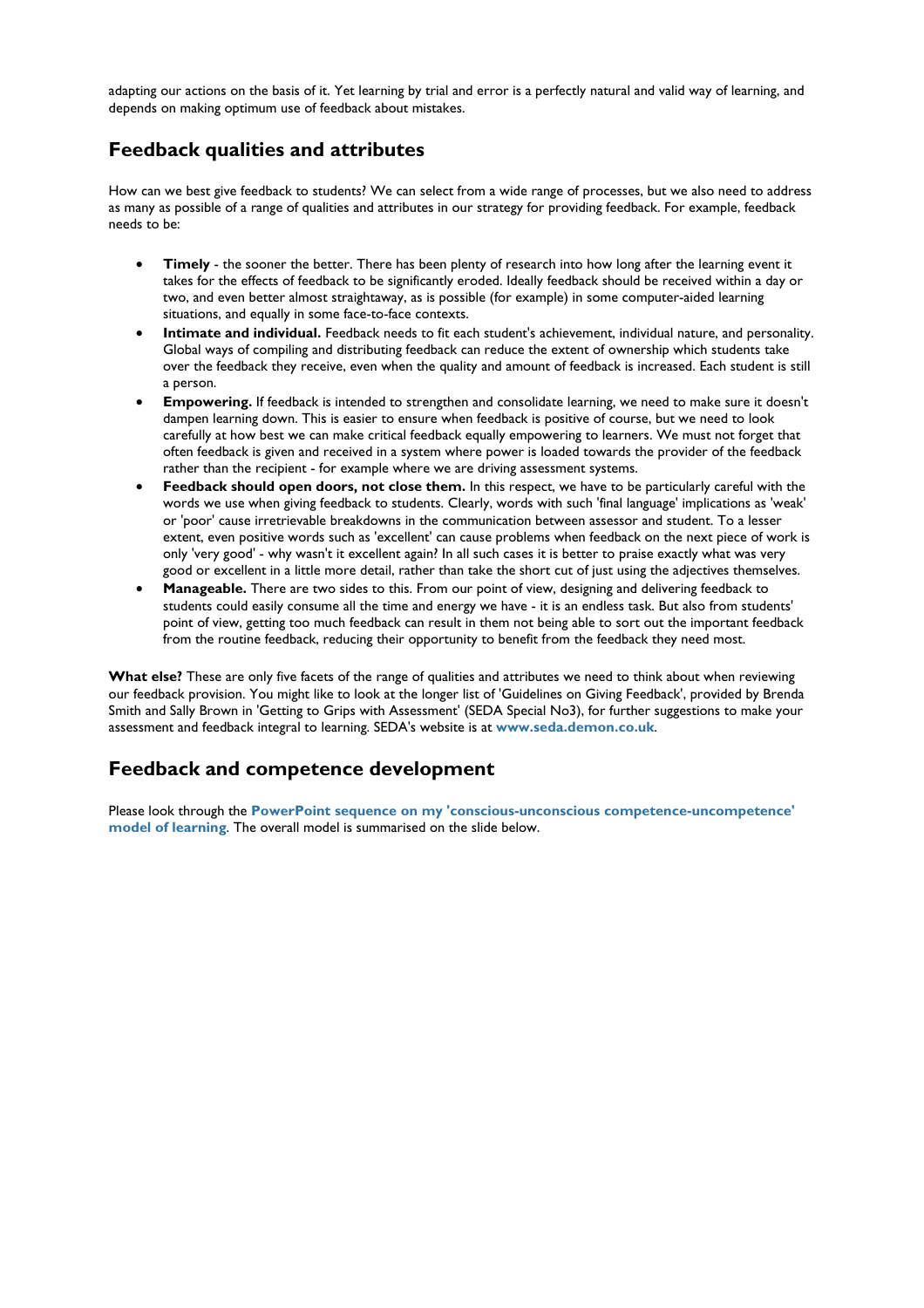

## **Feedback addressing conscious competence**

This area is trickier than may seem obvious! When students *know* that they have done something well, any feedback which smacks of 'faint praise' can be quite damning. However, if we wax too lyrical in our praise, it can be seen as condescending. We need to pit our wits towards helping students to take ownership of their successes in this scenario, for example:

"I'm sure you already realise you've done a really good job with this&." Or "Do stop for a moment and think about how well you've done this, and how useful it will be for you to continue to hone these skills - don't lose them!"

### **Feedback addressing conscious uncompetence**

We're more practised at this. Much of the feedback we routinely give students is directed towards helping them to become better at things they already know they can't yet do. We can help by giving them suggestions about what to do first in their attempts to move things upwards out of the 'transit' box on the diagram. We can help them prioritise *which* things are worth trying to move, and which are not important enough to bother with.

### **Feedback addressing unconscious uncompetences**

This is by far the most important area for feedback. One of the main points of having assessed coursework with feedback is to use this to help students find out much more about what they didn't yet know that they couldn't yet do. In other words, we use feedback to help students to move things out of their danger box and into their transit box, on the way towards the target box. It could be said that the art of teaching lies in helping students to explore their danger box, and to identify important elements hiding there, bringing them out into the open, then moving them towards conscious competence.

The fact that this is an everyday part of helping students to learn does not mean that it is an easy part. For a start, we are talking about *unconscious* uncompetences. Therefore, the first hurdle is gently alerting students to things that they didn't know were there. There is an element of surprise. Some of the surprises will be unpleasant ones - where (for example) students had thought that they were consciously competent in the aspect concerned. It's the 'bad news' box. The good news is that the things identified won't be bad news any more, once moved.

## **Feedback addressing unconscious competence**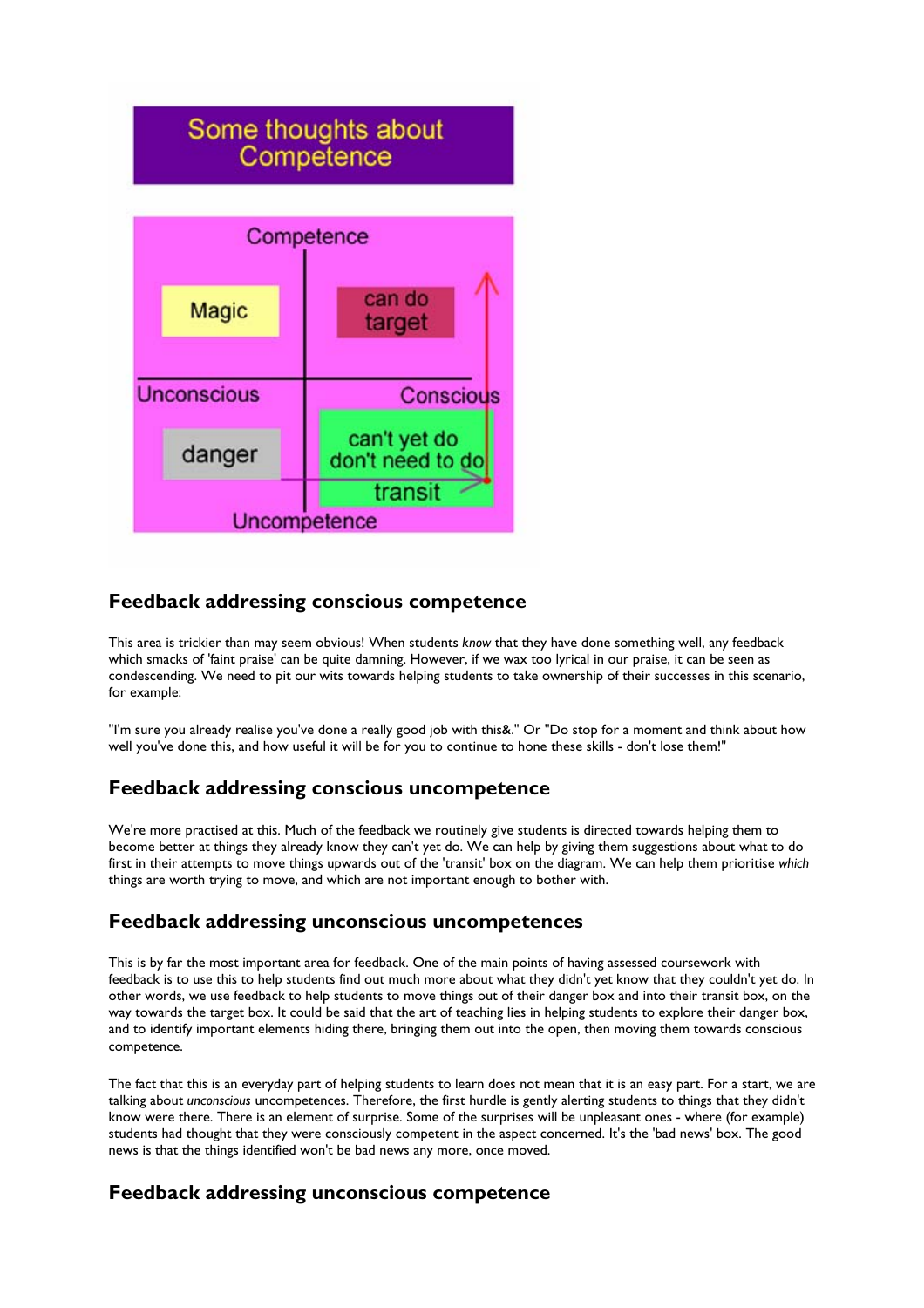This is another surprise box, but this time it's a 'good news' box. For example, part-time mature students bring to their educational experience a wide range of unconscious competences. These are things that they are good at, but don't know how useful and important the things themselves could turn out to be. For example, they're often really skilled at time-management and task-management. Their life experience has often allowed them to develop skills at handling a number of different agendas at once, and prioritising between competing demands.

Moving these unconscious competences towards the conscious level almost always results in an increase of confidence and self-esteem. If you've just been helped to see that you're actually very good at something that you hadn't ever suspected was among your strengths, would you not feel good about it?

# **Towards a strategy for feedback**

Any strategy is essentially a combination of tactics. You can choose your feedback tactics from a wide variety of processes, each with its own advantages and drawbacks in the particular contexts in which you might choose to use it. The following pages invite you to think about which processes you currently use, and which you might wish to embark upon. You're also invited to add your own experiences to the advantages and drawbacks I've already suggested for each method. The ideas in the following pages are based on ones I published in 'Enhancing Student Learning' SEDA Special No10. Contact SEDA at **www.seda.demon.co.uk** for details.

## **Feedback in writing or print**

The pages which link to this section are about hard-copy feedback, whether written directly onto students' assessed work, or supplied in writing or print alongside returned work. A clear advantage of hard-copy feedback is that it is enduring, and can be viewed and reviewed again by students (and indeed by assessors themselves and quality reviewers). However, a clear *disadvantage* with hard-copy feedback is that it is enduring! A batch of feedback comments to different students can endure quite long enough for each and every inconsistency we make to be used against us in evidence. In the pages which follow, we'll explore half a dozen of the range of processes involving feedback in writing or print. You'll be able to think of other ways of combining these, and alternatives which may have more advantages and fewer drawbacks.

## **Handwritten comments on (or about) students' assessed work**

This is one of the most widely used forms of feedback to students. It includes our written feedback on essays, reports, dissertations, solutions to problems, and so on. Not so long ago, there were few alternatives to this way of giving students feedback on their work, usually accompanied by an assessment judgement of one kind or another.

### **Advantages**

- Feedback can be personal, individual, and directly related to the particular piece of work.
- Feedback may be regarded as authoritative and credible.
- The feedback can be tailored to justify an accompanying assessment judgement.
- Students can refer to the feedback again and again, and continue to learn from it.
- Such feedback provides useful evidence for external scrutiny (such as OAA Subject Review).

#### **Disadvantages**

- Handwritten feedback can be hard to read!
- When critical, handwritten feedback because of its authoritativeness can be threatening.
- It is slow and time-consuming to write individually on (or about) students' work, and hard to make time for when class sizes are large.
- You can't refer to your own feedback to different students unless you keep photocopies of their work and your comments.
- It becomes too tempting to degenerate into shorthand ticks and crosses rather than to express positive and critical comments.

## **Word-processed overall comments on each student's assessed work**

This is feedback which you compose, then print out, for each student, summarising your reactions to their work. It may be accompanied by an assessment judgement.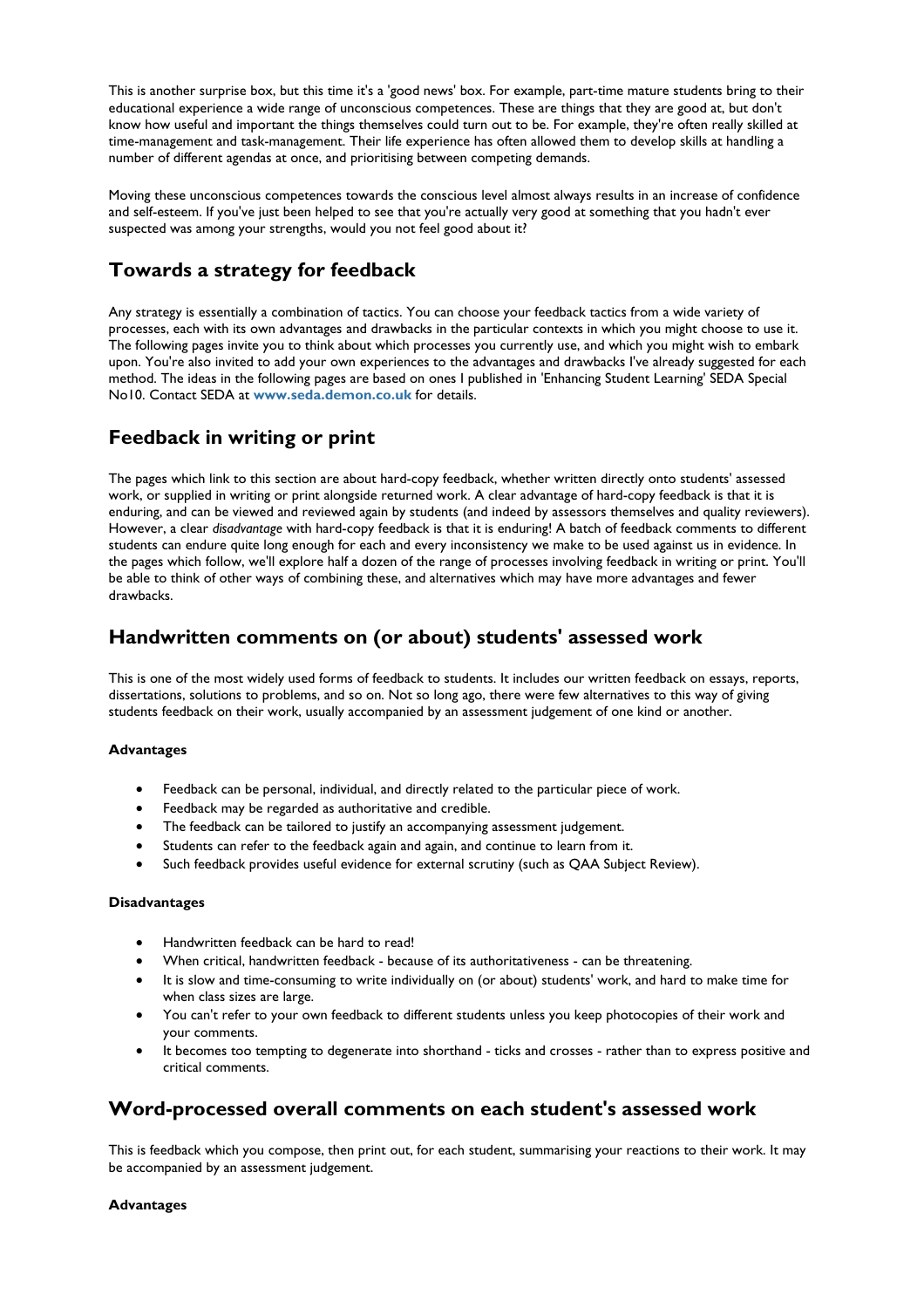- Such feedback can remain individual, personal and authoritative.
- It is easier to include pre-prepared statements, using 'cut and paste'.
- Students can refer to it time and time again.
- It is easier to read.
- You can keep copies (paper or electronic) and refer to it easily again.
- It provides useful evidence for external scrutiny.

- Printed feedback can still be threatening to students when critical.
- It may appear less personal to students than handwritten feedback.
- It is not so easy to link each feedback point to the exact part of the work which caused you to write it.
- The 'cut and paste' elements may show up too strongly to external reviewers, if they have been used too widely.
- It's not so easy to make emphasis in word-processed feedback, so that the most important messages stand out from those that are merely routine.

## **Model answers or solutions, issued to students along with their marked work**

This category covers a wide range of feedback aids, including model answers, perhaps supported by 'commentary' notes highlighting principal matters arising with students' work as a whole, worked solutions to calculations or problems, and so on.

#### **Advantages**

- Students can use model answers to revisit their own work in self-assessment mode, and can continue to use them as a frame of reference illustrating the standards they are working towards.
- Model answers can save you a lot of time writing individual feedback or explanation to students.
- They can be issued to students who missed an assignment, or for reference by students who may have been exempted from it.
- They constitute useful evidence of standards and expectations, both for students and for external quality reviewers.

#### **Disadvantages**

- Because model answers or solutions are relatively impersonal, some students will not really engage in comparing their own work to them.
- Students who do the assignment equally well overall, but in different ways, may feel that their individuality is not being valued or recognised.
- Students may assume that the model answers represent all that they need to know about the topic on which the assignment was based.
- Students who missed out an important aspect in their own work may not notice the significance of this, and may still need further feedback about their own particular strengths and weaknesses.
- If the same assignment is used again within a year or two, there may be clear evidence that the model answers are still in circulation!

## **Assignment return sheets**

These are normally pre-prepared proformas, where you provide detailed written word-processed or electronic feedback comments to students on each of a number of assessment criteria applied to their work.

- You can plan to address each of the most important or recurring feedback agendas, without having to write out the context, or the relevant criteria, each time.
- Students can compare the feedback they receive with that received by peers on the basis of each separate criterion if they wish.
- You can copy the assignment return sheets and keep them for your own records (and for external scrutiny) much more easily than you could keep copies of whole assignments along with your written feedback.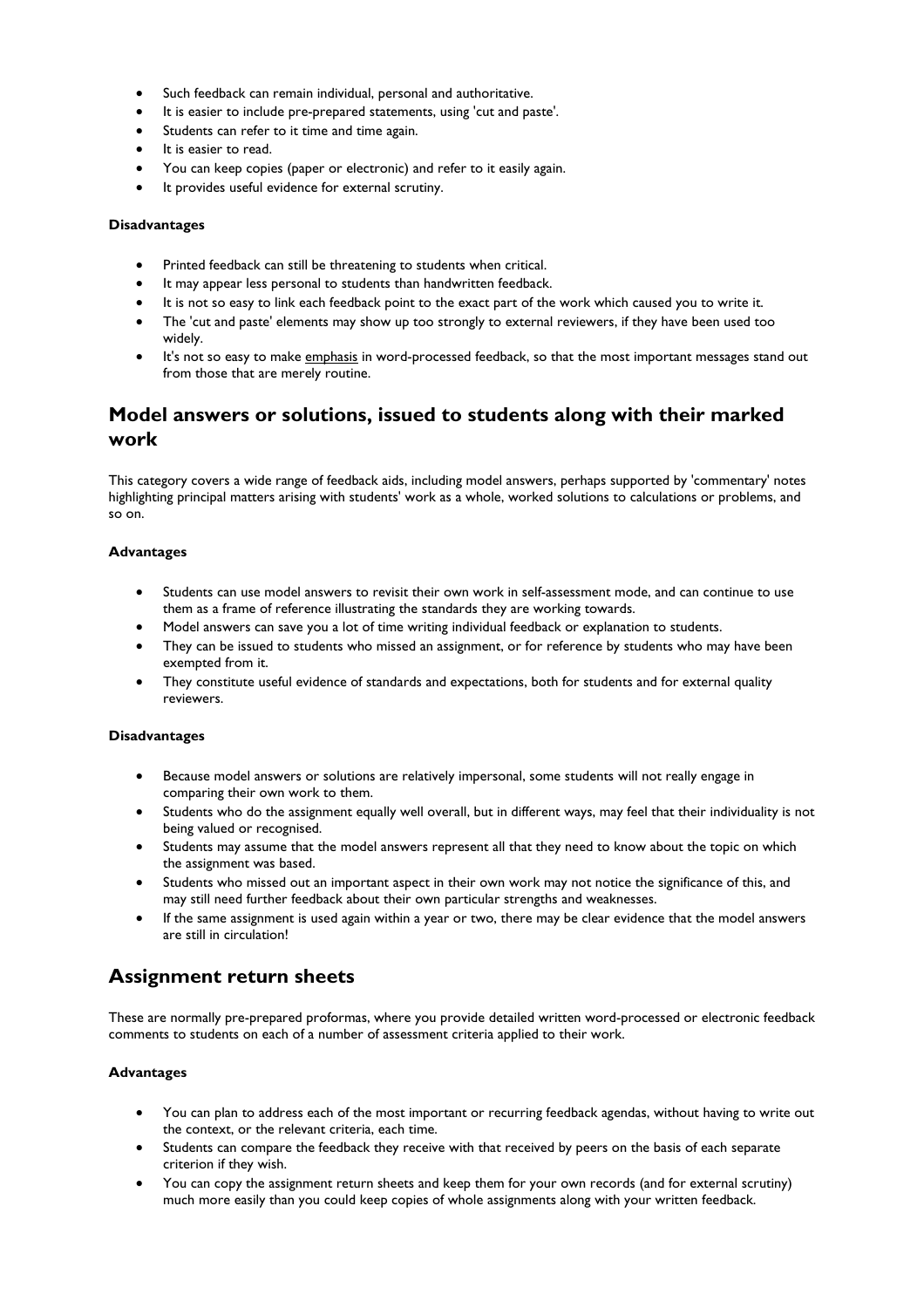- The essential parts of the feedback agenda are clarified by the assignment return sheets, giving students a frame of reference for what is expected of them in similar assignments in future.
- The elements of the assignment return sheets can be fine-tuned to reflect the intended learning outcomes associated with the assessed work (particularly welcomed by external reviewers seeking connections between assessment criteria and published learning outcomes).

- Not all of the feedback you wish in practice to give to individual students is likely to relate to the anticipated agendas on an assignment return sheet.
- Students may question you about the differences in their scores or grades.
- You may have to find other ways to keep for your own records (and for external review) the individual feedback that you add for students.
- Any pre-prepared agenda is likely to be found to be inappropriate for at least some of the assignments, for example students who do the assignment very well but in an unanticipated way, or students whose work meets the published agenda but where you feel that they still have not actually understood what they are doing (or suspect that plagiarism has occurred).

### **Word-processed overall class reports on an assignment**

These might be issued to a whole (large) group of students, after their work has been marked, along with (or even in advance of) returning to them their marked work. Ideally, such an overall report can be debriefed in a whole-group session with the students.

### **Advantages**

- Students can look back at the report again and again as necessary.
- Students can learn from the feedback on mistakes or inadequacies of *other* students' work, and find out from the report about difficulties which were commonly encountered.
- Such reports can save you from having to write repeatedly the same feedback messages in response to commonly-occurring mistakes.
- Writing such feedback reports causes you to reflect in some detail on overall student performance in the particular assignment concerned, and you can show this to significant others (for example, quality reviewers).

#### **Disadvantages**

- Feedback to students is much less personal than is possible using some of the other processes described elsewhere on these pages, will tend to concentrate on commonly-occurring features in the work of the cohort, and may miss out on individuality shown by some of the stronger students.
- Students may think that the only important points they need to bear in mind are contained in the report.
- If some students are likely to submit their work late, you may need to delay issuing the report (or even have to make further adjustments to it), resulting in the main body of students experiencing delay in receiving feedback, and a loss of the 'fresh in mind' dimension when they compare the report with their own work.

## **Codes written on students' work, debriefed in a whole-group session**

For example, instead of writing individual positive or critical comments directly onto students' work, write only a code (a letter, or a number, or a symbol), and alongside compile your 'glossary of codes' on overheads, paper or PowerPoint slides, to use when you debrief the work to the whole group (and to issue as a translation-device, so that students can revisit their work and remind themselves of your feedback).

- This can save you a very significant amount of time and energy when 'hand-marking' a set of assignments, as in principle you only need to spell out each common feedback comment once (in your glossary, rather than on their work).
- When addressing common errors or misunderstandings, you can take more time to adjust your feedback messages to make them really understandable.
- It is not always possible to squeeze in the comment you wish to make to a student in the space available between their lines; it's usually much easier to insert a code letter, number or symbol. This means that students see exactly where the feedback comment relates to their own work.
- Students get their work back without it being covered with threatening feedback markings.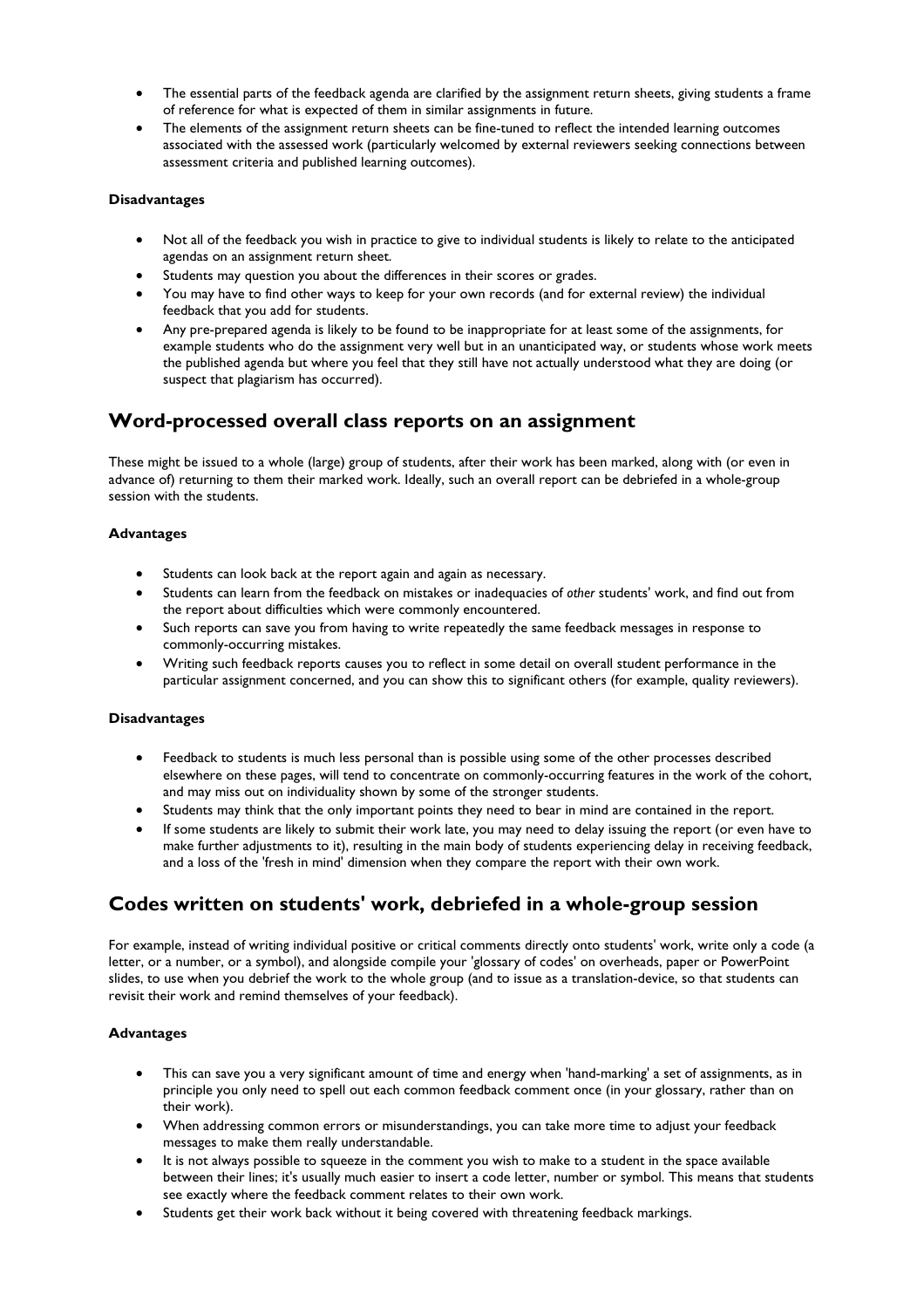• In your debriefing with the whole group, you can go through each of the important codes one at a time, meaning that all of the students to whom the message is directed get the translation of their code at the same moment. This point-by-point debriefing focuses students' attention much more sharply than when general debriefings are given. For example, until you reveal your message, all students with a 'W' written once or more on their work will be trying to work out for themselves what that 'W' might mean.

#### **Disadvantages**

- It is harder for you to remember which students made which misunderstandings or mistakes (unless you photocopy their work with your codes on it, or make some sort of grid recording the codes used for each student).
- Students may lose the glossary you issue to them, or may not go to the trouble of re-translating your codes when they review their work later.
- The process of debriefing can be boring to the better students who made few of the errors or misunderstandings which you explain to the rest of the cohort.

### **Face-to-face feedback**

Face-to-face feedback can carry with it very high learning payoff for students. It can be memorable, and can help students to change attitudes and approaches. Face-to-face feedback (whether to individuals or groups) carries with it the additional explanation that comes through body language, facial expression, tone of voice, emphasis, and so on. Furthermore, in face-to-face feedback situations, *you* have immediate feedback on how your messages are getting across to students. You can tell a lot about how they are reacting to your feedback from their expressions, body language, and so on. Moreover, you can *adjust* what you say, and how you say it, to respond to your observations of what is happening.

## **Face-to-face feedback to whole classes**

This includes giving oral feedback to a whole class after having marked their assignments, before or after returning their actual work to them. Alternatively, you can give face-to-face feedback to the whole group about the task immediately after collecting their work from them, but before you've marked it, so that they get at least some feedback on the task as soon as possible, while the task is still fresh in their minds.

#### **Advantages**

- You can give a lot of feedback to a lot of students in a relatively short time.
- Feedback is strengthened by tone of voice, facial expression, body language, emphasis, and so on.
- Students can compare reactions to your feedback, especially when you use some discussion in the process.
- You can support (and partially evidence) giving feedback to the whole group by issuing a handout summarising the main points you include.

#### **Disadvantages**

- Feedback is less individual, personal and intimate to students.
- You can only concentrate on principal feedback matters, and can't cover less-common feedback issues.
- Students' records or memories of your feedback may be inaccurate and sketchy, and they may not remember the detail when later they look back over their assessed work.
- Students may be so busy thinking about one particular aspect of your feedback, which they know will apply to their particular work, that they miss other elements as you talk.

## **Face-to-face feedback to individual students**

This can include one-to-one appointments with students, individual discussions out of class or in practical settings, and so on.

- Feedback is likely to be found to be personal, intimate and authoritative.
- You can address each individual student's needs, strengths and weaknesses.
- It is often much quicker to talk rather than write or type.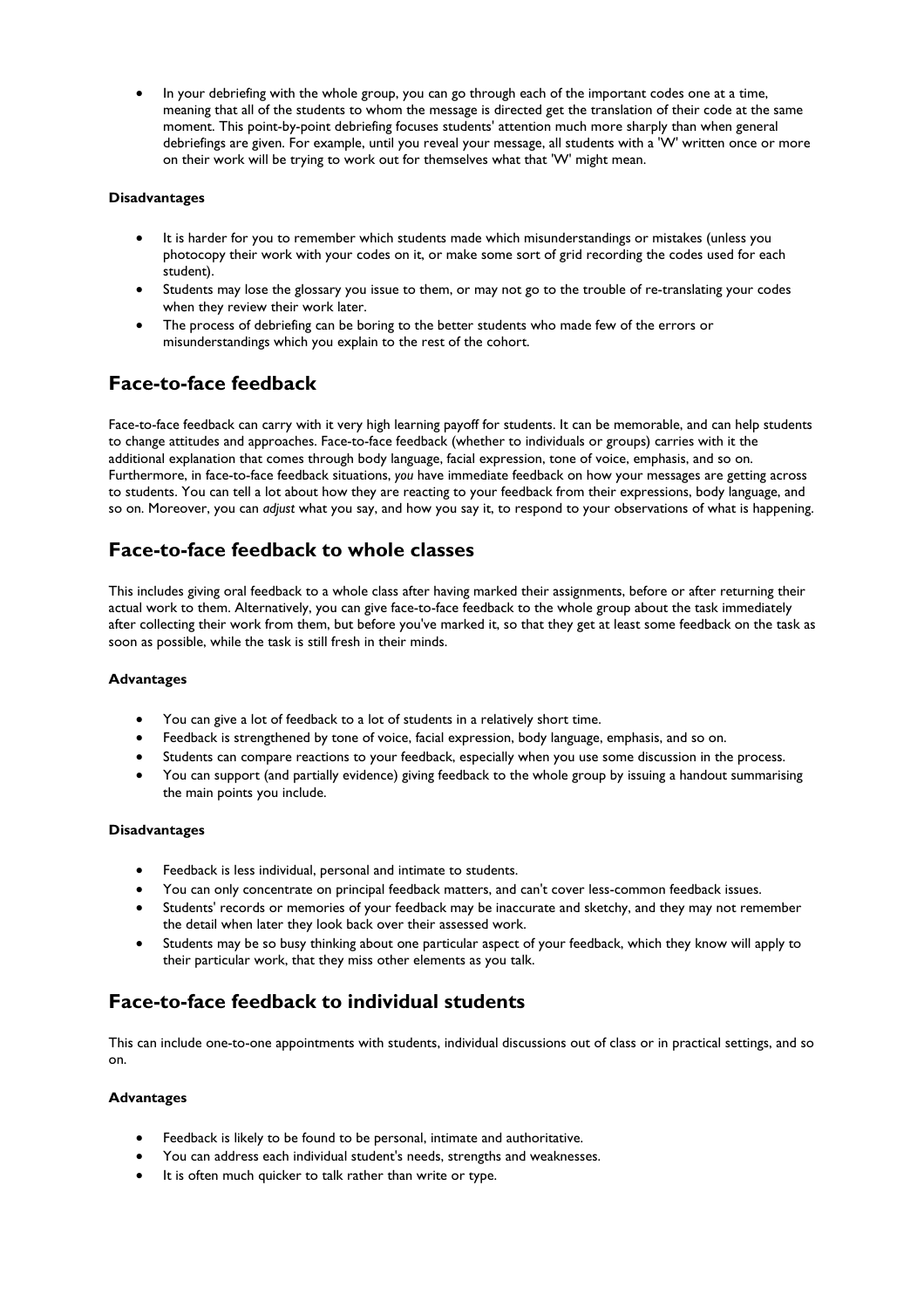• It is an important feedback mechanism to be able to justify to external reviewers (but of course you'll need evidence to support your claims for it - for example, feedback from students *about* your face-to-face feedback with them).

### **Disadvantages**

- One-to-one face-to-face feedback can be extremely threatening when critical.
- Students may become defensive when receiving critical feedback, and you may feel tempted to go in harder to justify the feedback.
- Students can be embarrassed when receiving positive feedback, and this can cause them not to fully benefit from praise.
- It takes a great deal of time to organise individual appointments with each member of large classes.
- There can be even more time wasted between appointments, and with students who don't turn up.
- Students often tend to remember only *some* of a feedback interview with an important person like you, often the most critical element, and this may undermine confidence unduly.
- It becomes impossible to remember exactly what you said to whom, when class sizes are large.

## **Face-to-face feedback to small groups of students**

Such feedback is often timetabled into tutorial sessions, or in group work where students are working on projects or practical tasks. Some of the advantages of face-to-face feedback can be further exploited, and some of the disadvantages of feeding back to individuals are reduced.

### **Advantages**

- It can be less threatening to students than one-to-one feedback, especially when critical.
- Individuals' needs can be addressed, while still retaining some degree of relative anonymity within the group.
- Students can learn from the detail of feedback to others in the group, avoid the problems which others have encountered, and put their own work into context.
- You can enter into detailed discussion if the students in the group wish, so that matters arising are followed up in as much - often more - depth than would have happened with individual one-to-one appointments.

### **Disadvantages**

- Students may not take quite as much notice of feedback to them as members of a group than they would have done to one-to-one feedback.
- It can be hard to remember to include all the feedback matters which are needed by the group as a whole.
- Discussions may get out of perspective, and result in only part of the intended overall feedback agenda being covered by the group session.

## **Electronic feedback**

The range and variety of the use of electronic feedback is one of the fastest growth areas in higher education today. Increasingly, tutors are finding that electronic feedback not only speeds up the delivery of feedback and aids the effectiveness of reception of feedback, but also assists with generating appropriate evidence for the quality of feedback.

We'll explore in these pages just three of the wide range of possibilities for electronic feedback.

## **Emailed comments on students' assessed work**

This is most often one-to-one individual feedback on students' work, delivered to them by email. The level can range from simple qualitative overall feedback to very detailed feedback. An example of the latter is when tutors use the 'tracking changes' facilities of word-processing packages to return to students their original word-processed assignments, duly edited with feedback comments which appear on-screen in another colour. Suggested changes can be electronically 'accepted' or 'rejected' by students using these facilities, and they can produce a post-feedback edition of their work if they wish (or they can be required to do so as part of the overall assessment process).

### **Advantages**

• You can send at any convenient time or place as you're assessing their work.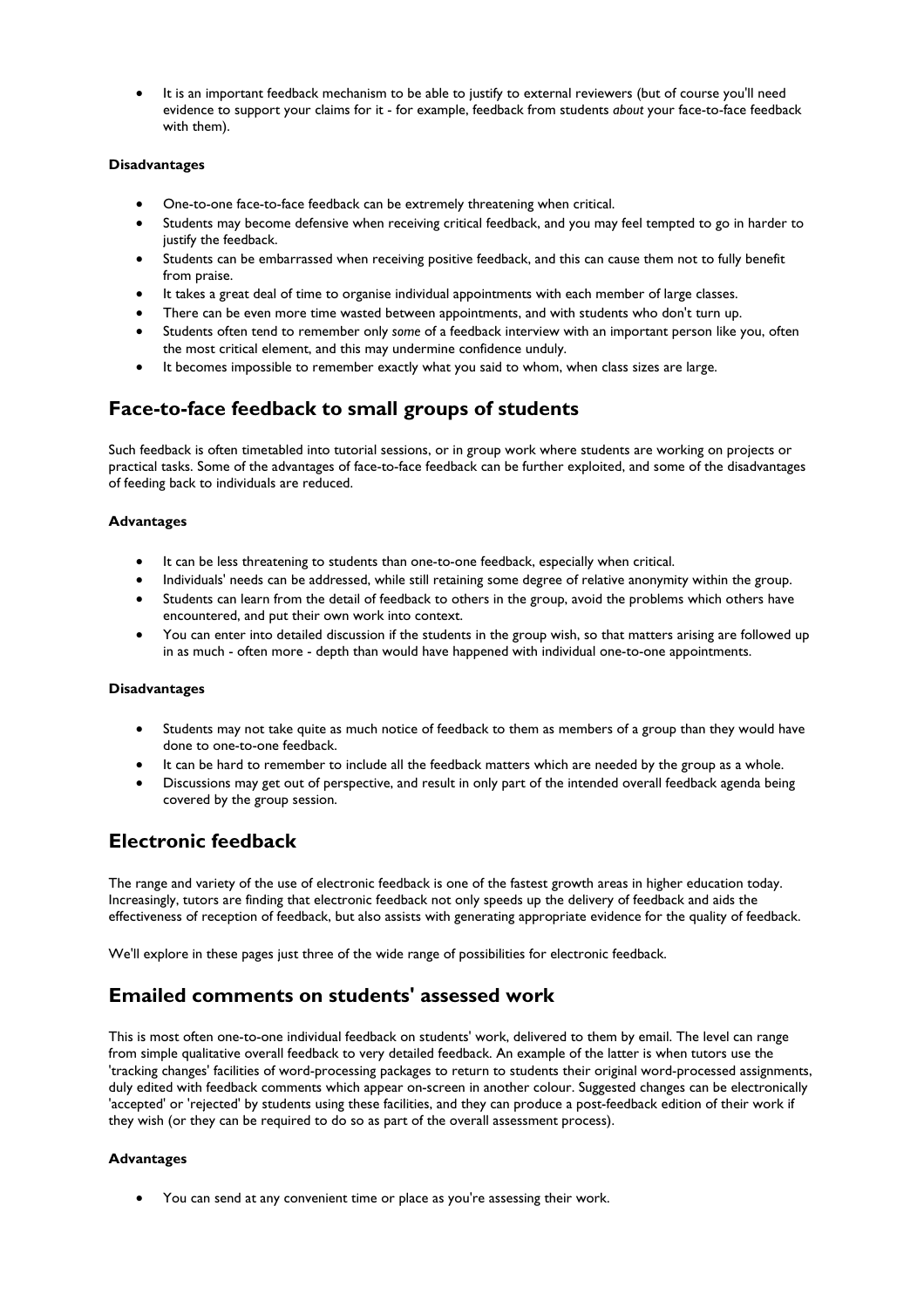- You have the opportunity to edit your feedback before you finally send it how often have we (when using handwritten feedback) written quite a lot of feedback down, only to find that the student concerned addressed the point a paragraph or page later!
- They can receive when they're ready, and usually take in your feedback in the relative comfort of privacy.
- You can tailor your feedback to individual students' needs, strengths and weaknesses.
- Students can refer back to your feedback again and again.
- You can keep track of what feedback you have given to which students.
- You can use electronic cut and paste, and save yourself having to type out frequently-needed messages more than once.
- Students can reply directly *about* your feedback.
- Useful evidence is built up relatively automatically, for external review.

- Students may have limited access to networked computers, and may be somewhat rushed when they have opportunities to receive your feedback.
- Students may not treat your feedback as seriously as if it were face-to-face, or on printed or handwritten paper.
- Students may not be able to look at your feedback at the same time as their original work (you may still have the latter), or may not take time to look through their returned work and match up your feedback comments with the detail of their work.
- Students are more likely to 'lose' emailed feedback than printed or handwritten feedback.

## **Using computer conferences for overall comments on batches of students' work**

Computer conferences provide the option for one-to-many electronic communication for feedback messages which have relevance to the majority of a group of students, along with the choice to go to one-to-one communication for those parts of feedback messages which are more individual or personal.

#### **Advantages**

- Just about all the advantages of emailed feedback still apply, except the option of responding individually through the conference to each student's strengths and weaknesses. Even this can, of course, be addressed by adding individualised emails to the computer conference communication.
- Your overall feedback response to an assignment can be sent as it stands to each of many students, who can each receive it when and where it is convenient to them.
- You can save time responding to matters affecting many students, and use some of the time saved to reply separately by email to those students needing more detailed or individual feedback.
- Students can learn from your feedback to *other* issues than the ones which they themselves need to think about.
- Students can reply individually to you about your overall feedback, and (if you structure the conference accordingly) can directly see each other's responses to your feedback, and generate real conference-type discussion of matters arising from an assignment (and to your own assessment and feedback of the assignment).

#### **Disadvantages**

- Students may be less inclined to search through a generalised electronic feedback message for elements which apply to their own work.
- Students replying to the conference about your feedback may feel more exposed than when replying directly to you by email. (Of course there is no reason why you should deny them private communication.)

## **Computer-delivered feedback**

This broad category includes the use of (pre-prepared) feedback responses to structured self-assessment questions in computer-based learning packages. Computer-based feedback can be programmed into learning packages on floppy disk or CD Rom, and can also be programmed into web-based packages delivered through Intranets or the Internet.